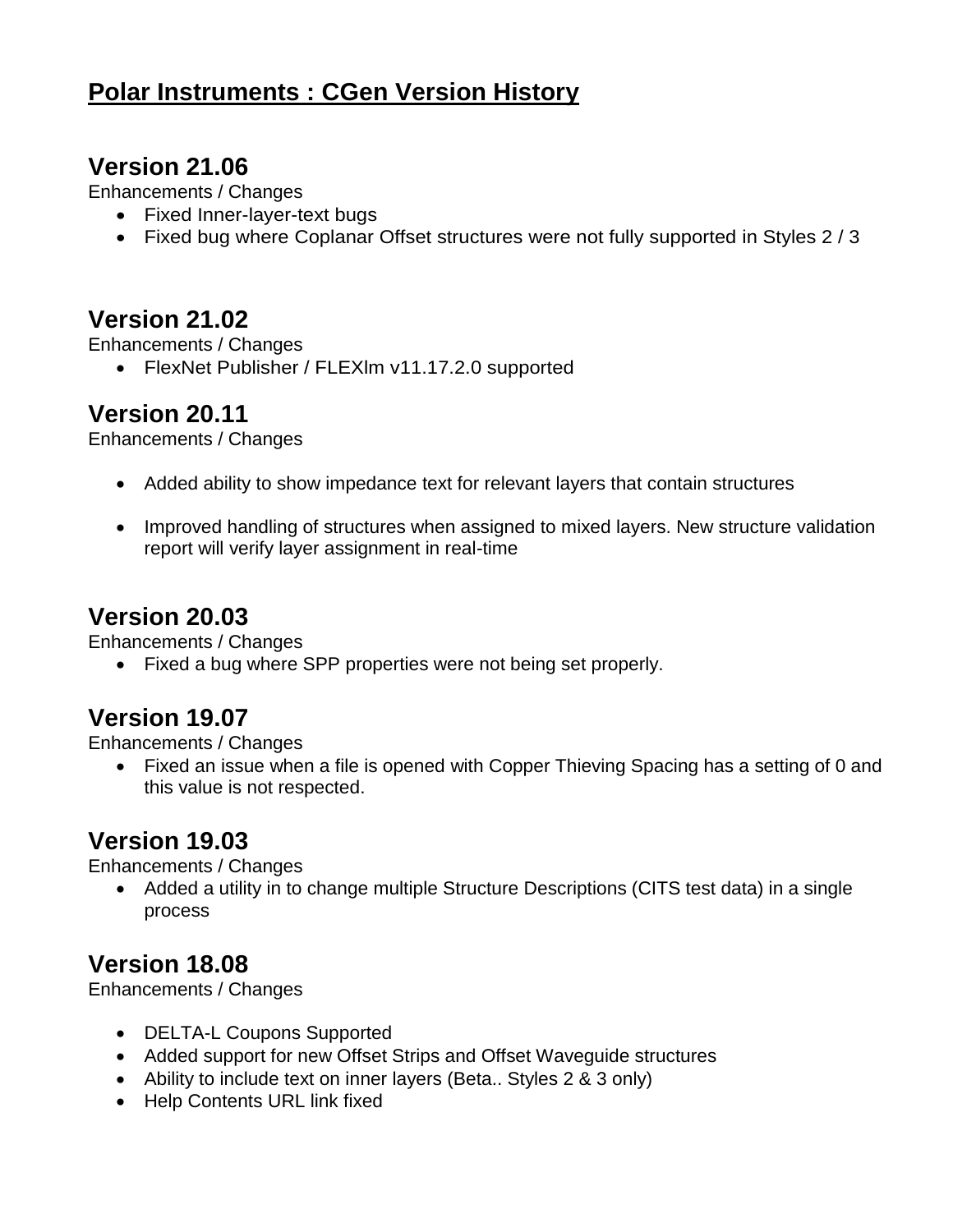- Fixed crash when generating coupon styles when there is no data
- Fixed copper thieving not rendering correctly on Ingun Style Coupons
- Fixed bug situation where app gets stuck in RIE Style when there no structures or no structures supported

## **Version 18.03**

Enhancements / Changes

 License feature change. The new 2018-style license features support additional data such as Polarcare Contract information. **Please note**, 2018 features will not support prev18.x versions of our products

# **Version 16.03**

Enhancements / Changes

- Splash screen updated
- Structure image control updated
- Security components updated

## **Version 15.11**

**Fixes** 

- Fixed bug where switching to any style other than style 1 might turn off a few structures, then turning back to style 1 can't be done.
- Fixed bug where if an older language pack is found, it will keep saying it will revert to English on every start-up
- further fixes to the Ingun coupon style (clashing structures remained after previous fix)

# **Version 15.10**

Enhancements / Changes

- Application configuration files now moved to the Windows-compliant folders.
	- $\circ$  Windows Vista, 7, 8, 10:
		- \Users\<UserName>\AppData\Roaming\Polar
	- o Windows XP:
		- \Documents and Settings\<UserName>\Application Data\Polar
- Support for Windows 10
- FlexNet Publisher / FLEXIm v11.13 now supported

Fixes

• Fixed bug where app starts up with form in the background on some machines

## **Version 15.07**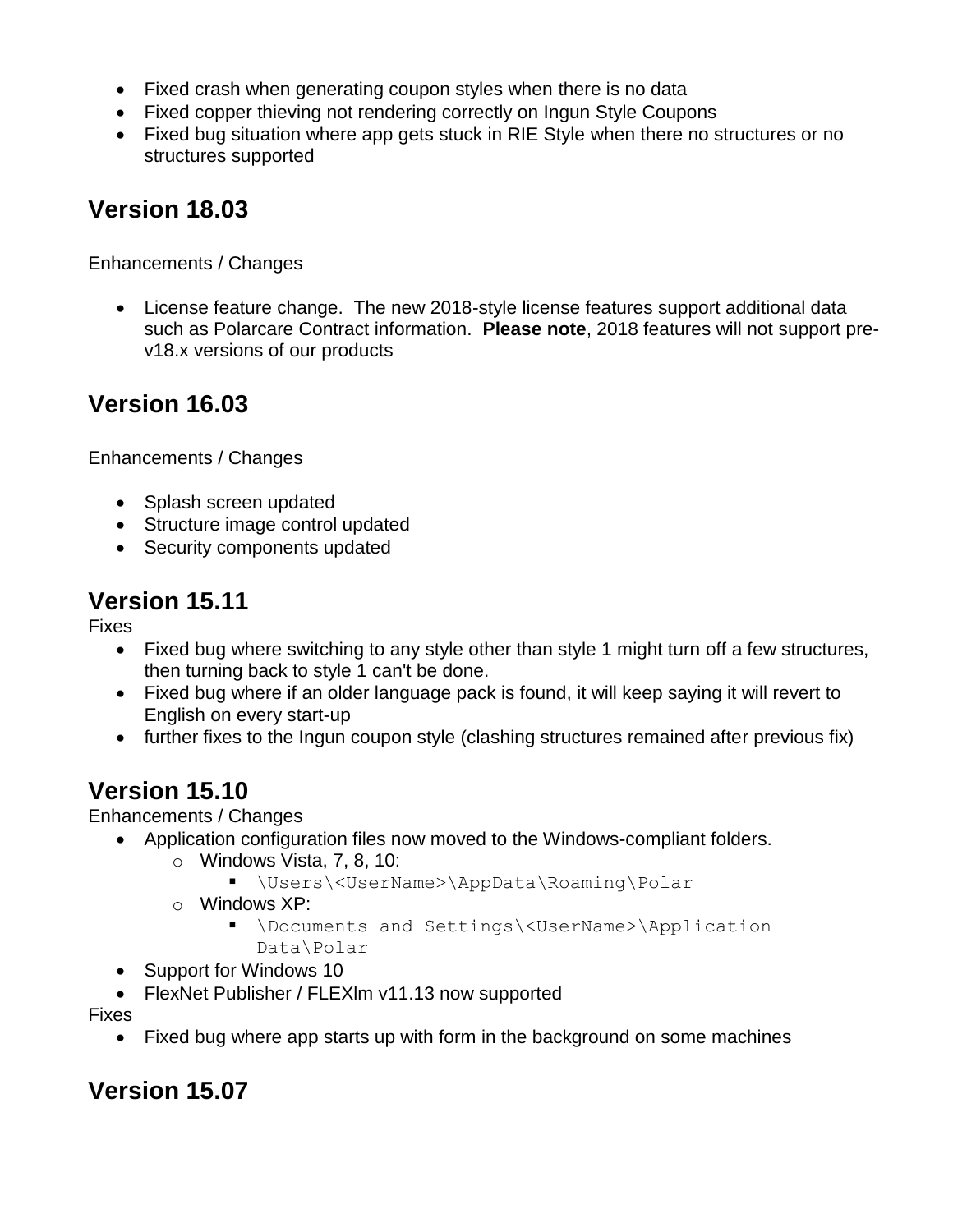Enhancements / Changes

- Added support for the new SI Structure export data stream format
- Added warning when reference planes cannot be found due to mixed layers set to Signal
- Language settings are not changed when opening CXF files saved from different locales.

Fixes

 Fixed bug when cancelling New or Open File operation results in current project data being discarded

## **Version 15.02**

Enhancements / Changes

**Fixes** 

- CITS test export now only contain structures that have been selected (checked)
- Broadside impedance text wrong in style 1 and looking cramped in styles 2 & 3

# **Version 14.10**

Enhancements / Changes

Fixes

• Fixed a bug in Ingun Test Fixture Coupon where some structures clashed with each other on the same effective layers

## **Version 14.09**

Enhancements / Changes

- Added support for opening Speedstack XML files.
- Style 1 : Spacing Between Structures maximum increased to 350 mils (from 250)
	- o Helps coplanar strip structures

Fixes

- Fixed soldermask problem when exporting, bottom-side mask did not reflect elements placed on bottom layer
- Further fixes to the text rendering on bottom side addressed in previous version
- Fixed SET2SEIL fibre-weave not working for surface layers in regular (non in-line) mode
- **%** and **Ω** symbols correctly displayed for tolerance modes in CITS Test data dialogs
- Gerber IDENT files are now excluded from export if IDENT is done in Copper
- "**M02**" END OF FILE marker now added to all gerber output files

## **Version 14.03**

Enhancements / Changes

**Fixes** 

 Fixed a bug where text on the bottom side of coupon was being rendered incorrectly in Style 2 & 3

## **Version 14.02**

Enhancements / Changes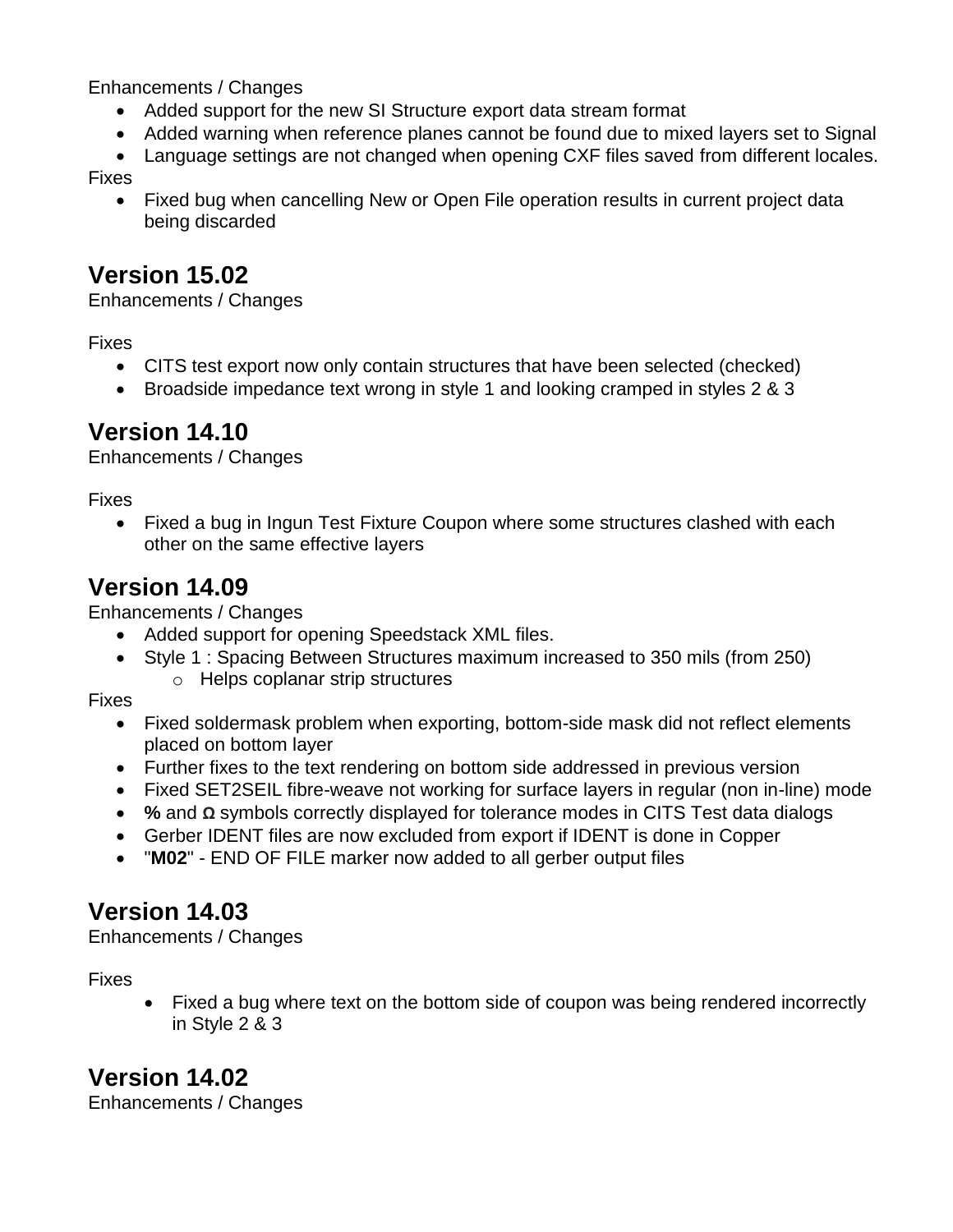- SPP Style Updated
- SETSEIL support added (single-ended structures)
- Loss coupons warning message added (warning user of knowledge and adherence of design rules)

Fixes

- NC Drill export bug fixed (encoding problem)
- Coupon Outline Thickness bug fixed
- Refresh Re-generate called after a probe change (mostly for style 1)
- STYLE 1 bugs fixed (property values did not reflect accurately in coupon)
- Coupon Outline bug fixed when switching units
- All Impedance text stroke size now consistent in default value
- Impedance Text shown in Inches now has increased decimal accuracy
- Style 2/3 Text will now align double-digit Structure ID Numbers vertically

#### **Version 13.07**

Enhancements / Changes

• SPP Style (Beta) added.

Fixes

Various minor fixes

#### **Version 13.02**

Enhancements / Changes

- Added App Version Attribute to configuration files
- GGB SET2DIL fully renamed to GGB SET2DIL REV 2
- GGB SET2DIL REV 3 Reinstated

Fixes

#### **Version 12.04**

Enhancements / Changes

• Added an option to turn off feature that resets coupon properties for every new project started

Fixes

#### **Version 12.03**

Enhancements / Changes

- UI improvements for German / Japanese languages
- Further improvements to the Ingun Test Fixture Coupon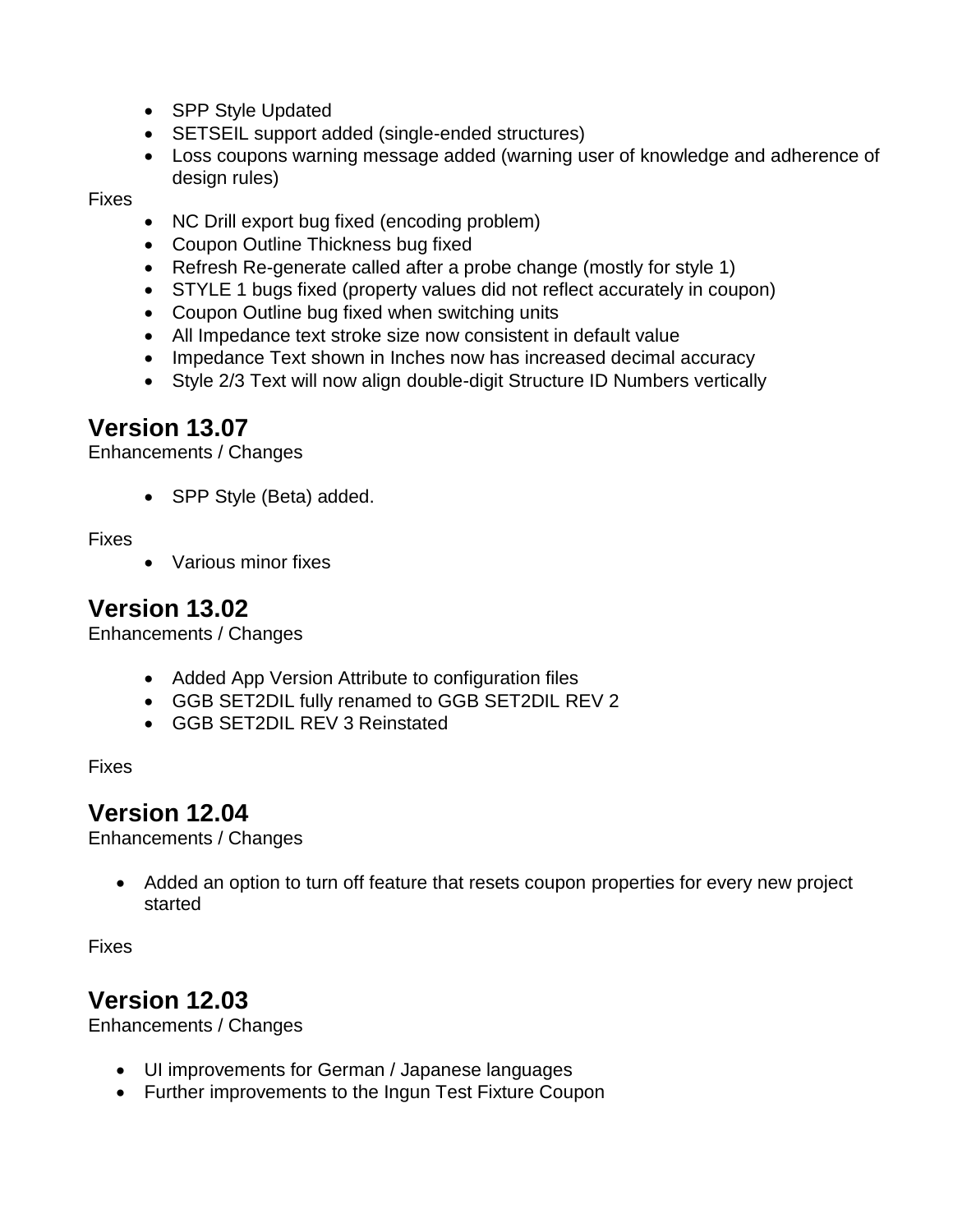• Consolidation of 12.01 and patches

Fixes

## **Version 12.01**

Enhancements / Changes

- INGUN Test Fixture Coupon Style
- CITS Test Data editable per structure
- Improved feedback messages for when structures have not been added
- Application will now continue to startup, even if no license is found or license is invalid

Fixes

 Fixed an issue where Application will crash when attempting to **save** a file that is set as Read-Only.

#### **Version 11.04**

Enhancements / Changes

- POLAR SET2DIL In-Line style
- GGB SET2DIL (VNA) In-Line style
- Mixed Layer toggle for individual layers
- Option to cancel application shutdown
- All references to VNA SET2DIL changed to GGB SET2DIL (439-01-000297)

#### Fixes

- Fixed CITs Test Bug (439-01-000296)
- Layer Selection Bug (439-01-000297)
- Removed Apply / Refresh Context Menu item for structures (439-01-000299)
- Ability to cancel application shutdown added.
- Excess drill holes in Style 3 fixed

## **Version 11.01**

Enhancements / Changes

- Licensing feature amendments
- GUI Refresh.

#### **Version 10.08**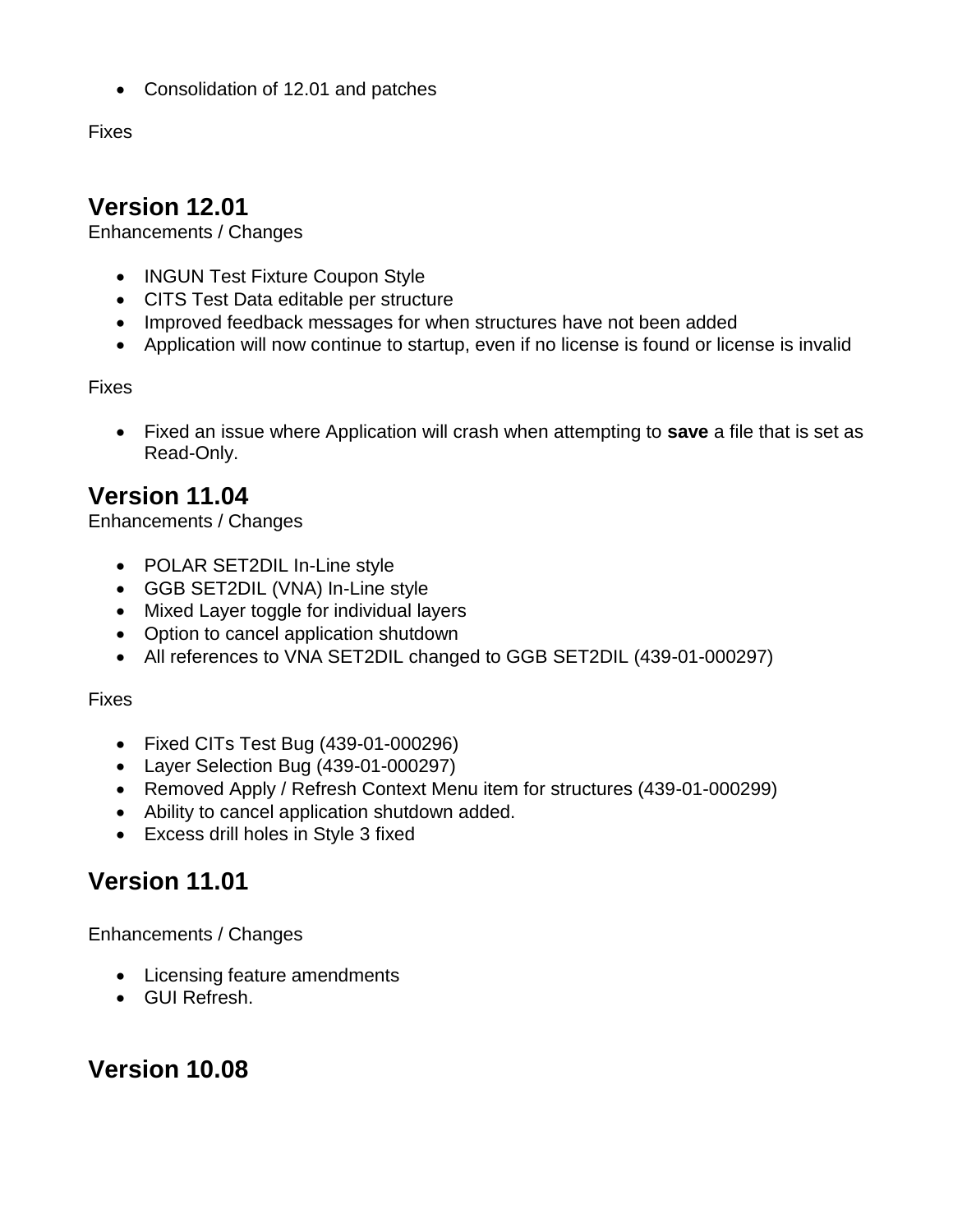Enhancements / Changes

- Loss Coupons (SET2DIL) Finalised
- S21 Removed as a style (Incorporated into SET2DIL)
- SDD21 Removed as a style (Incorporated into SET2DIL)
- Editable Loss Parameters per structure
- Impedance Text can now be Ident or Copper
- Loss Licensing
- Resetting of Properties can now be for specific style only or full global reset
- Deskew Launch footprint added to VNA SET2DIL
- Specific style only or global resetting of properties

#### **Fixes**

- Auto-width fixed
- Units switching bug fixed

## **Version 10.05**

#### **Enhancements**

- Application renamed/rebrand : CGen
- MRU (Most Recently Used) file list functionality added
- Coupon Error Messaging Handling (Impedance Coupons only) Reports errors unobtrusively, appearing in red at the lower part of the Coupon View area. This red error box is clickable which will detail the problem further and offer a solution to correct it.
- Impedance Coupons now have their own signal, anti-pad, ground and hole size properties (no longer global settings)
- Tracks changes made to a file (data check against the initial state of a project after loading. Determines need to prompt to save)
- Improved Copper Thieving algorithm. The thieving pads will hug themselves closer to pad and trace elements than before.
- Copper Thieving Overlay graphics (purely a visual-aid to check keep-out regions)
- Improved Application Startup (delay issues removed)
- Generation routines optimized
- Text can appear on both surface layers, with additional ability to turn them off completely
- File association added for CXF files
- Launch directly from CXF files
- Stack data now editable (right-click context menu on a layer)
	- o Insert Layers
	- o Remove Layers
	- o Change layer types
- Impedance Structure parameters can be edited after adding to a layer (right-click context menu)
- Impedance structures can be bulk-removed. Remove all structures for the current layer, or remove all structures for the entire stack.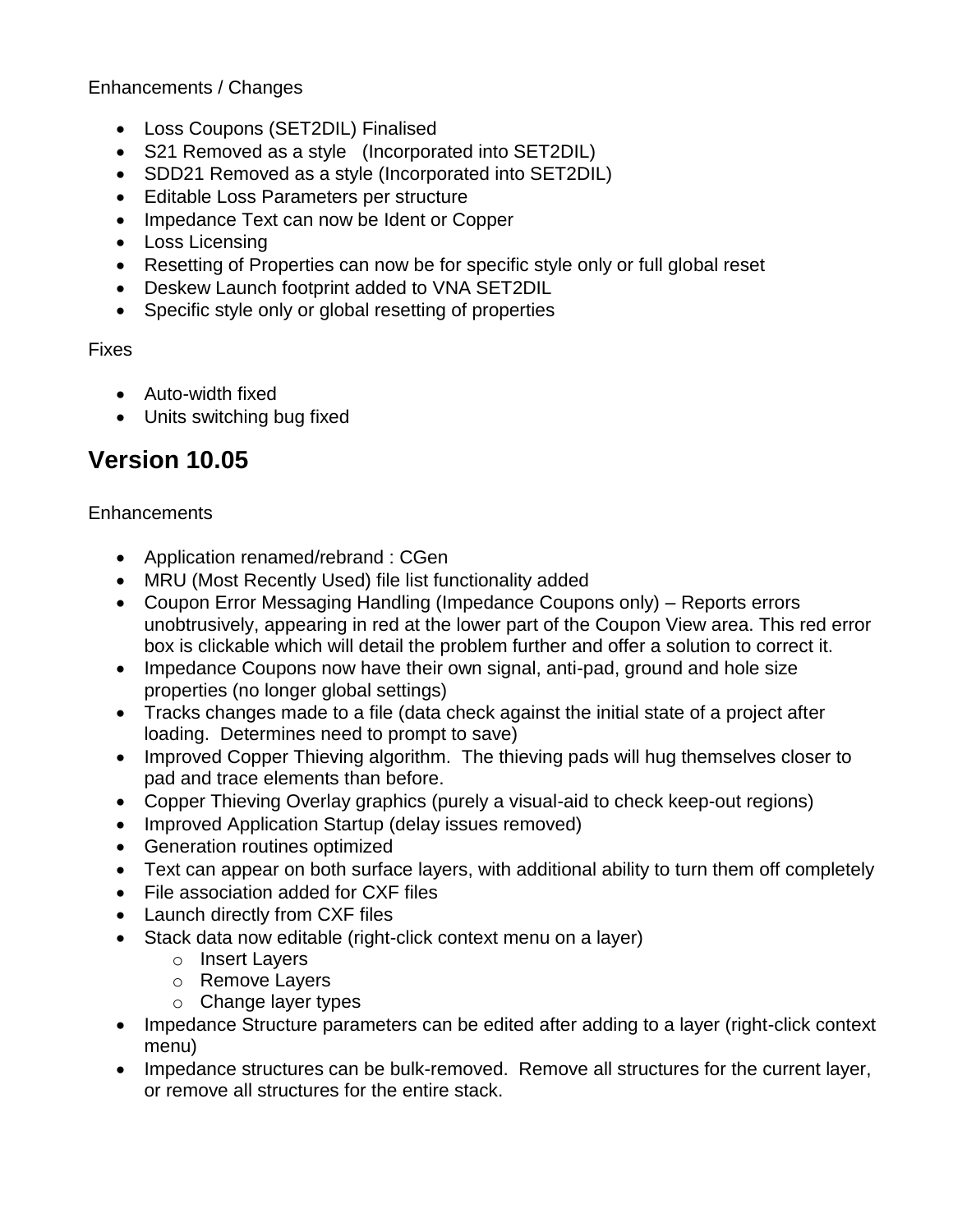- Coupon properties and application settings have been separated
	- o Application settings stored in Windows registry in addition to application form metrics : width/height/location (it remembers where it last was).
	- o Coupon properties stored in config & CXF files
- Directly import Si data straight into a stack layer
- Ruler Tool updated now includes angle information
- CITs Test Export Added
- New Loss Measurement Coupon Styles
	- o ATLAS POLAR SET2DIL (Beta)
	- o ATLAS VNA SET2DIL (Beta)
	- o ATLAS POLAR S21 (Beta)
	- o ATLAS POLAR SDD21 (Beta)

#### *Note \*\* These will appear to be in a Beta (unfinished state)*

#### Fixes

- Structure disabled state now saved in coupon files
- Mixed Layer Processing state now saved in coupon files

#### **Version 10.01**

**Enhancements** 

- Enhanced properties form controls
	- o Jumps to relevent style being generated
	- o Auto-switching between styles
	- o Numeric properties scrubber tool
- Less obtrusive warning messages
- New toolbar buttons for mixed-layer processing

**Fixes** 

- Only Coplanar Strips to be allowed on Signal Layers.
- SMA2 bug fixed where if a structure (coplanar strips) is ignored, it does not treat the next allowable structure generatated as the first structure .
- Warning when Coplanar Strips are encountered on generating Styles 2,3,4, SMA1, SM2
- Display indicator showing what Mixed Layer Mode is currently set
- Remove unfiltered structures only show allowable structures for a given layer
- Style 1 bug where Coplanar Strips and Waveguide holes are not plated on signal layers other than the layer the structure is placed

## **Version 9.04**

**Enhancements** 

Fixes

- Fixed RIE/SMA probe selection bug when loading in older coupon files
- Changed default values for Style 1 (First Structure Offset & Text Offset)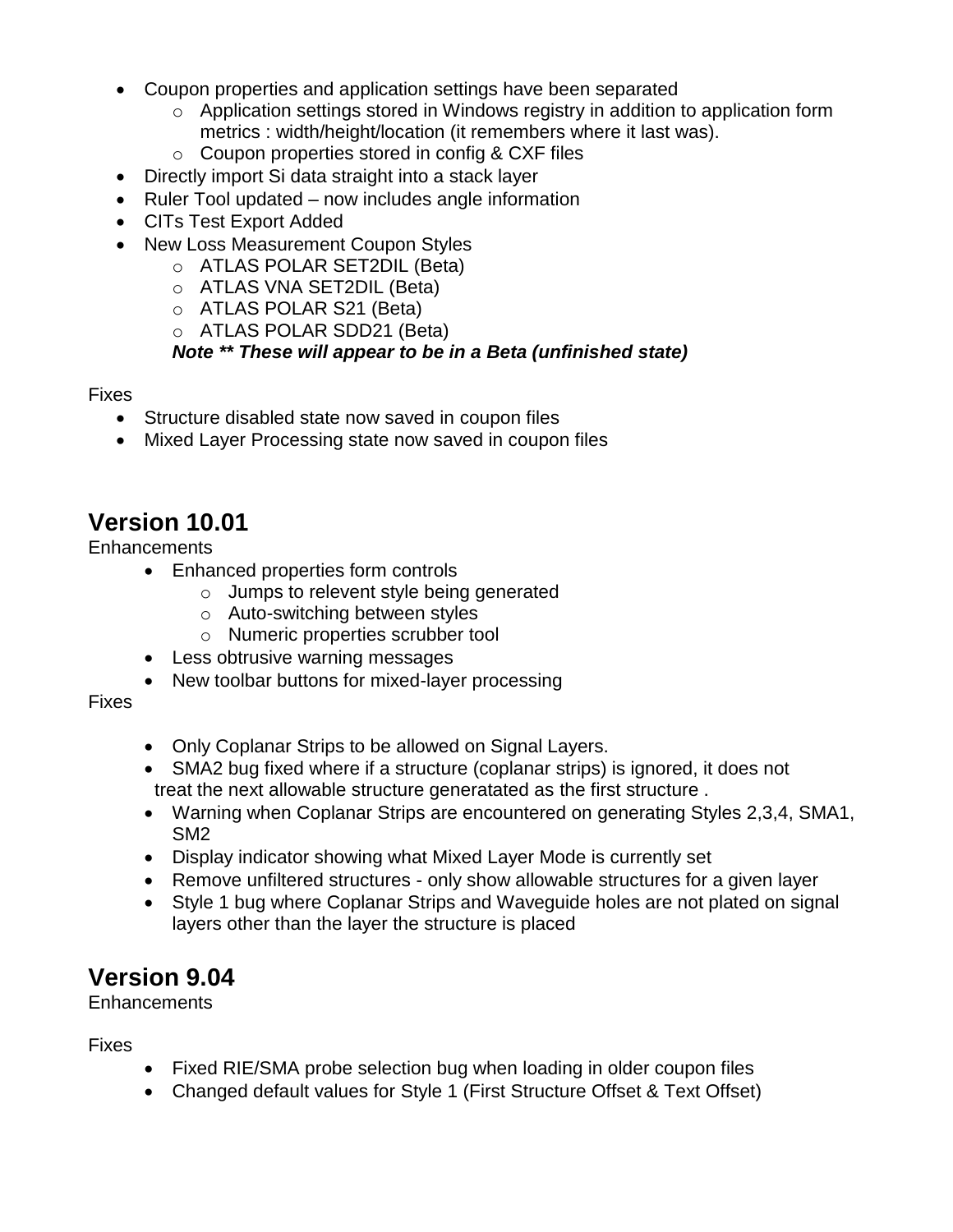- Wrong tooltip string in impedance properties units text box
- Units bug fixed.

# **Version 9.02**

**Enhancements** 

- RIE Coupon Style
- External XML Import support
- Multilingual support for German, Japanese, Korean and Chinese

Fixes

## **Version 9.01**

 $\bullet$ 

**Enhancements** 

- Saving and Opening of coupon project files
- Manual creation and editing of coupon layer and impedances
- Import impedance data from Si8000/Si9000

Fixes

Missing solder side when exporting gerber with reversed polarity of inner layers

# **Version 1.3**

**Enhancements** 

- New Coupon Style 4
- Soldermask over-sizing
- Plane-to-Edge cutback property added
- Removal of redundant inner layer pads on export
- Alternating copper balancing pattern property
- Positive/Negative inner layers on export

**Fixes** 

Exception when SMA1 is generated with no structures imported

# **Version 1.2**

**Enhancements** 

- SMA Coupon Support (two styles) for Japanese Market
- Split Coupons. Ability to select / deselect impedance structures to be included on generated coupon.
- This will provide a method for Split Coupon testing, where only selected structures will be generated
- Alternative Gerber Export. Alternative file naming convention for exported files.

Fixes